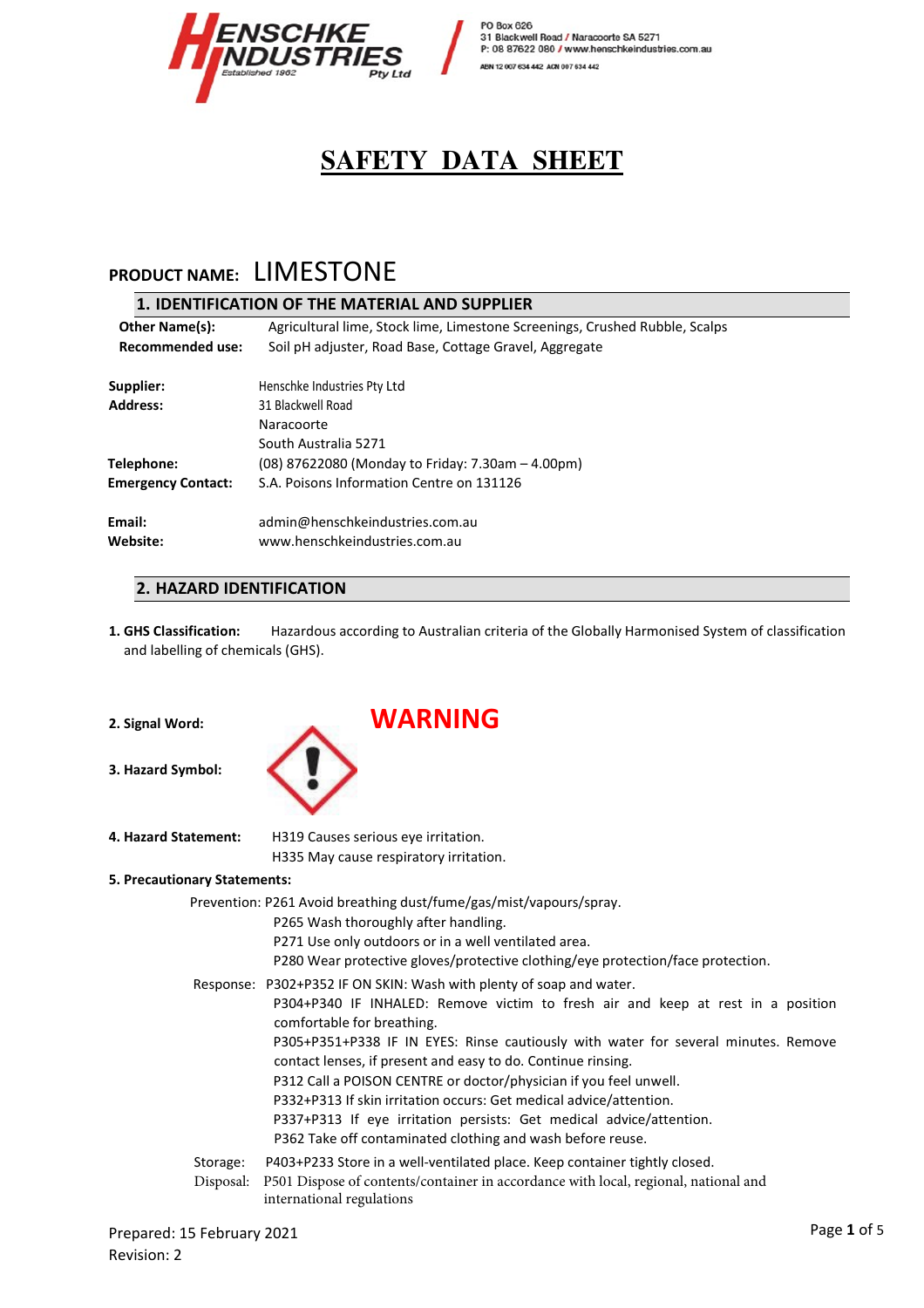

### **3. COMPOSITION/INFORMATION ON INGREDIENTS**

| <b>Chemical Name</b>      | <b>CAS Number</b> | Contents % w/w |  |
|---------------------------|-------------------|----------------|--|
| Calcium carbonate CaCO3   | 471–34–1          | > 80           |  |
| Magnesium carbonate MgCO3 | 546–93–0          | < 5            |  |
| Silica (Crystalline) SiO2 | 14808-60-7        |                |  |

#### **4. FIRST AID MEASURES**

**Eye Contact:** Immediately lift eyelid and flush eyes with flowing water and completely remove materials by lifting the upper and lower lids. Transport to hospital or doctor. Remove of contact lenses after an eye injury should only be undertaken by skilled personnel.

**Skin Contact:** Remove contaminated clothing and shoes immediately. Flush skin and hair with running water (and soap if available). Seek medical attention in event of irritation.

**Inhalation:** Remove from exposure. Go to where fresh air is available. If necessary, provide first aid. **Ingestion:** Rinse and wash mouth with water. Lay patient down in recovery position. Get medical attention immediately if large amounts are ingested.

**First Aid Treatment and note to physician:** T**r**eatment may vary depending on incident specifics and victim's condition.

#### **5. FIRE FIGHTING MEASURES**

| Flammability:                 | Non-flammable.                                                                                                                                               |  |  |  |  |
|-------------------------------|--------------------------------------------------------------------------------------------------------------------------------------------------------------|--|--|--|--|
| <b>Extinguishing Media:</b>   | Dry powder, foam and carbon dioxide extinguisher. Wear full protective equipment<br>including Self Contained Breathing Apparatus (SCBA) when combating fire. |  |  |  |  |
| <b>Fire/Explosion Hazard:</b> | May decompose, emitting toxic fumes in a fire. Remain upwind and notify those downwind<br>of hazard.                                                         |  |  |  |  |
| <b>Hazchem Code:</b>          | Not applicable.                                                                                                                                              |  |  |  |  |

#### **6. ACCIDENTAL RELEASE MEASURES**

**Spills and Disposal:** Use absorbent material to absorb liquid spills then carefully sweep up and shovel into suitable containers for reuse/recycle or disposal at an approved waste disposal site. Avoid runoff of spilt material into soils, waterways or drains.

#### **7. HANDLING AND STORAGE**

**Safe Handling:** Wear appropriate PPE (refer to section 8). Use in a well ventilated area. Do not consume food or drink, or smoke, while handling. Wash hands with soap and water after handling.

**Storage:** Store in original container in a cool, dry, well-ventilated area, away from acidic materials. Keep out of reach of children.

Prepared: 15 February 2021 Page **2** of 5 Revision: 2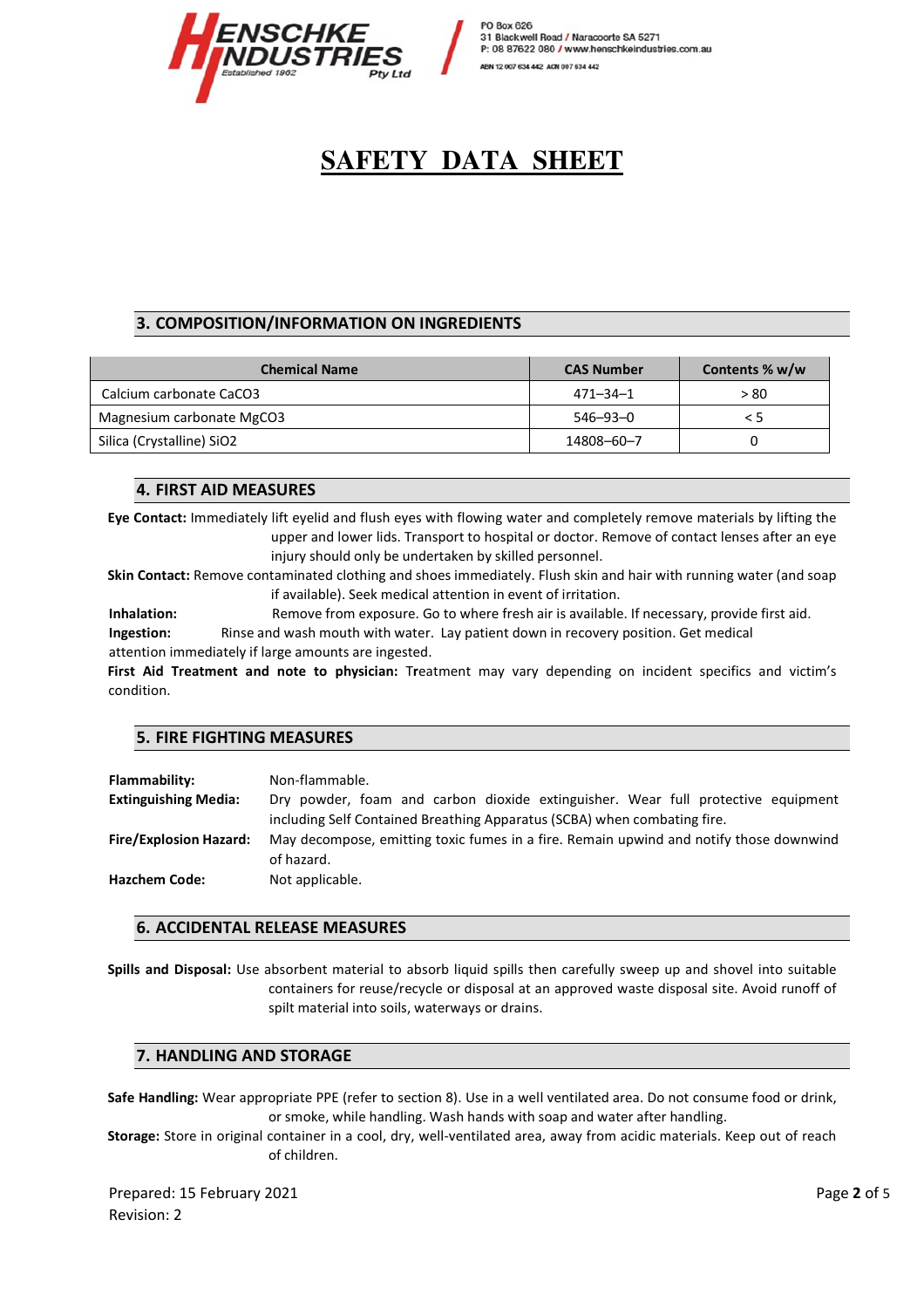

## **8. EXPOSURE CONTROLS/PERSONAL PROTECTION**

| <b>National Exposure Standard:</b>    | Time Weighted Average (TWA): 10 mg/m <sup>3</sup> .                                  |  |
|---------------------------------------|--------------------------------------------------------------------------------------|--|
|                                       | Short Term Exposure Limits (STEL): Not set.                                          |  |
| <b>Biological Limit Values:</b>       | No biological limit allocated.                                                       |  |
| <b>Engineering Controls:</b>          | Use only in a well ventilated area and manage dust levels.                           |  |
| <b>Personal Protective Equipment:</b> | Wear gloves, safety boots, protective clothing and safety glasses with side shields. |  |
|                                       | Use a class P1 respirator.                                                           |  |

#### **9. PHYSICAL AND CHEMICAL PROPERTIES**

| Appearance:                 | Off-white, cream, light yellow            |  |  |
|-----------------------------|-------------------------------------------|--|--|
| <b>Bulk density:</b>        | $1.3 - 1.4$ g/cm <sup>3</sup> , 6mm-150mm |  |  |
| Odour:                      | Odourless.                                |  |  |
| pH:                         | 8.6                                       |  |  |
| <b>Boiling Point:</b>       | Not available.                            |  |  |
| <b>Melting Point:</b>       | Not available.                            |  |  |
| Vapour pressure:            | Negligible at ambient temperatures.       |  |  |
| Flash point:                | Not flammable.                            |  |  |
| <b>Flammability limits:</b> | Not flammable.                            |  |  |
| Other:                      | None.                                     |  |  |

#### **10. STABILITY AND REACTIVITY**

| <b>Chemical Stability:</b>     | Material is stable under normal storage and handling conditions.         |
|--------------------------------|--------------------------------------------------------------------------|
| <b>Conditions to avoid:</b>    | Extreme heat.                                                            |
| Incompatible materials:        | Fluorine, magnesium, aluminium, silicon, mercury, ammonium salts, acids. |
| <b>Decomposition products:</b> | Decomposes at 870°C to form carbon dioxide gas and calcium oxide.        |
| <b>Hazardous reactions:</b>    | Hazardous polymerization reactions will not occur.                       |

#### **11. TOXICOLOGICAL INFORMATION**

No adverse health effects expected if the product is handled in accordance with this SDS and the product label. Symptoms or effects that may arise if the product is mishandled and overexposure occurs are:

|                      |                              | Ingestion: Ingestion of this material may cause oral, esophageal, glottis redness, irritation, ulceration, edema, and                                         |
|----------------------|------------------------------|---------------------------------------------------------------------------------------------------------------------------------------------------------------|
|                      |                              | stomach and intestinal irritation and burns. Ingestion of large quantities may cause<br>ulceration, vomiting, shock and death.                                |
| Eye contact:         |                              | Exposure may cause severe irritation and redness to the eye lids, conjunctiva.<br>Untreated, prolonged eye contact can cause permanent and severe eye damage. |
| <b>Skin contact:</b> |                              | Exposure to skin may cause redness, irritation, burning sensation, and swelling.                                                                              |
|                      |                              | Inhalation: Inhalation of this material may cause upper airway irritation, cough, redness of mouth and upper airways.                                         |
|                      | <b>Sensitization hazard:</b> | Not classified as a skin sensitizer.                                                                                                                          |
| Long Term Effects:   |                              | No information available for the product.                                                                                                                     |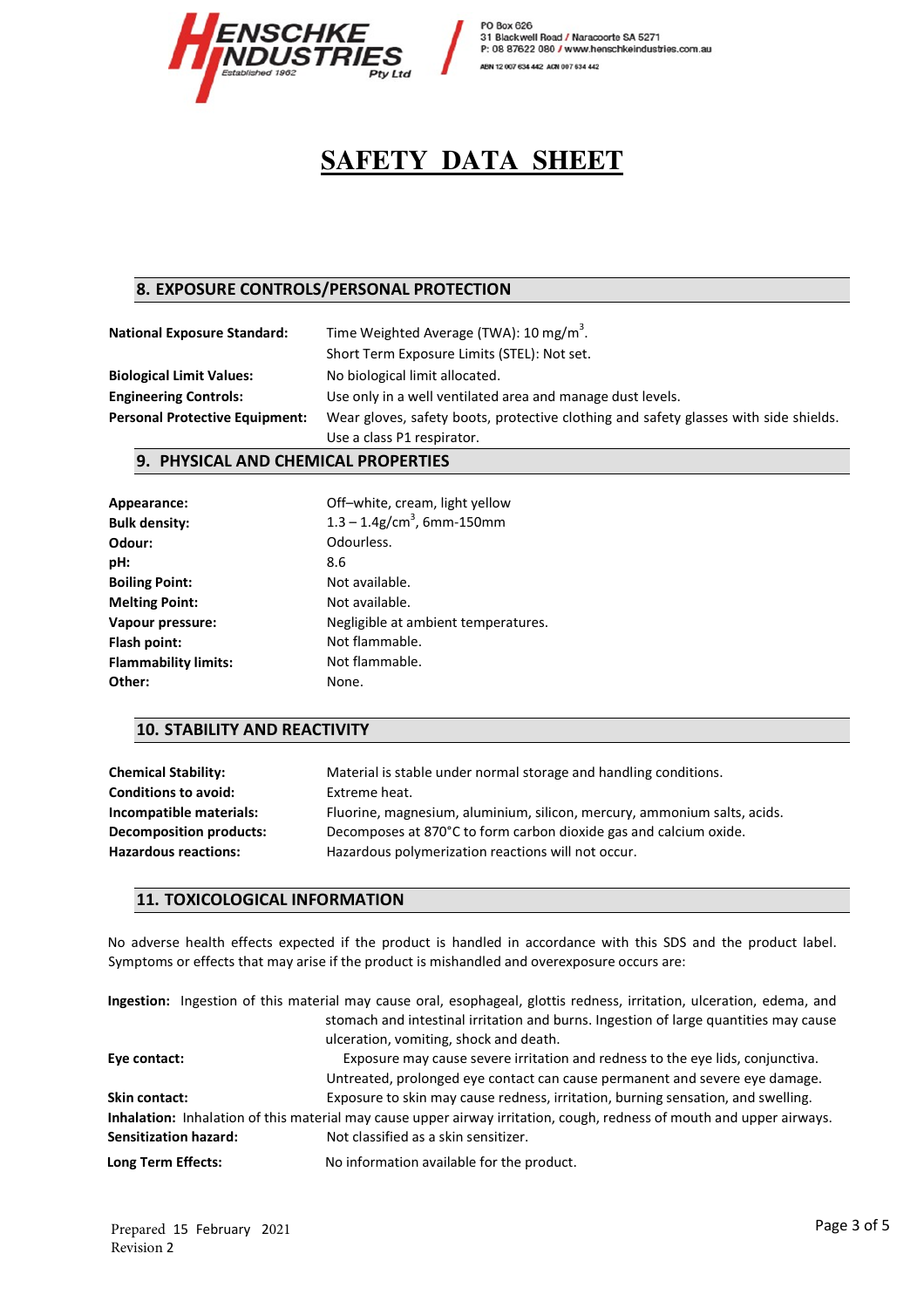

**Carcinogenicity:** Not classified as a carcinogen. **Mutagenic Data: Not classified as a mutagen. Mutagen** 

**Specific target organ toxicity.** Category 3 – Respiratory Tract Irritation.

#### **12. ECOLOGICAL INFORMATION**

**Ecotoxicity:** Not harmful to the environment. Will increase the pH of acidic soil. **Additional:** May increase pH of waterways and adversely affect aquatic life.

#### **13. DISPOSAL CONSIDERATIONS**

Waste from material: **Reuse or reprocess if possible.** May be subject to disposal regulations. Check solution pH to determine disposal restrictions. Dispose in accordance with all applicable regulations. **Container Management:**  Dispose of container in accordance with applicable local, regional, national and/or international regulations.

#### **14. TRANSPORT INFORMATION**

| UN Number:     | N/A | <b>UN Proper Shipping Name:</b> | N/A  | <b>Class and Subsidiary Risk(s):</b> | N/A |
|----------------|-----|---------------------------------|------|--------------------------------------|-----|
| Packing Group: | N/A | Special precautions for user:   | None | Hazchem code:                        | N/A |

#### **15. REGULATORY INFORMATION**

**AICS** All chemicals listed on the Australian Inventory of Chemical Substances (ACIS).

### **16. OTHER INFORMATION**